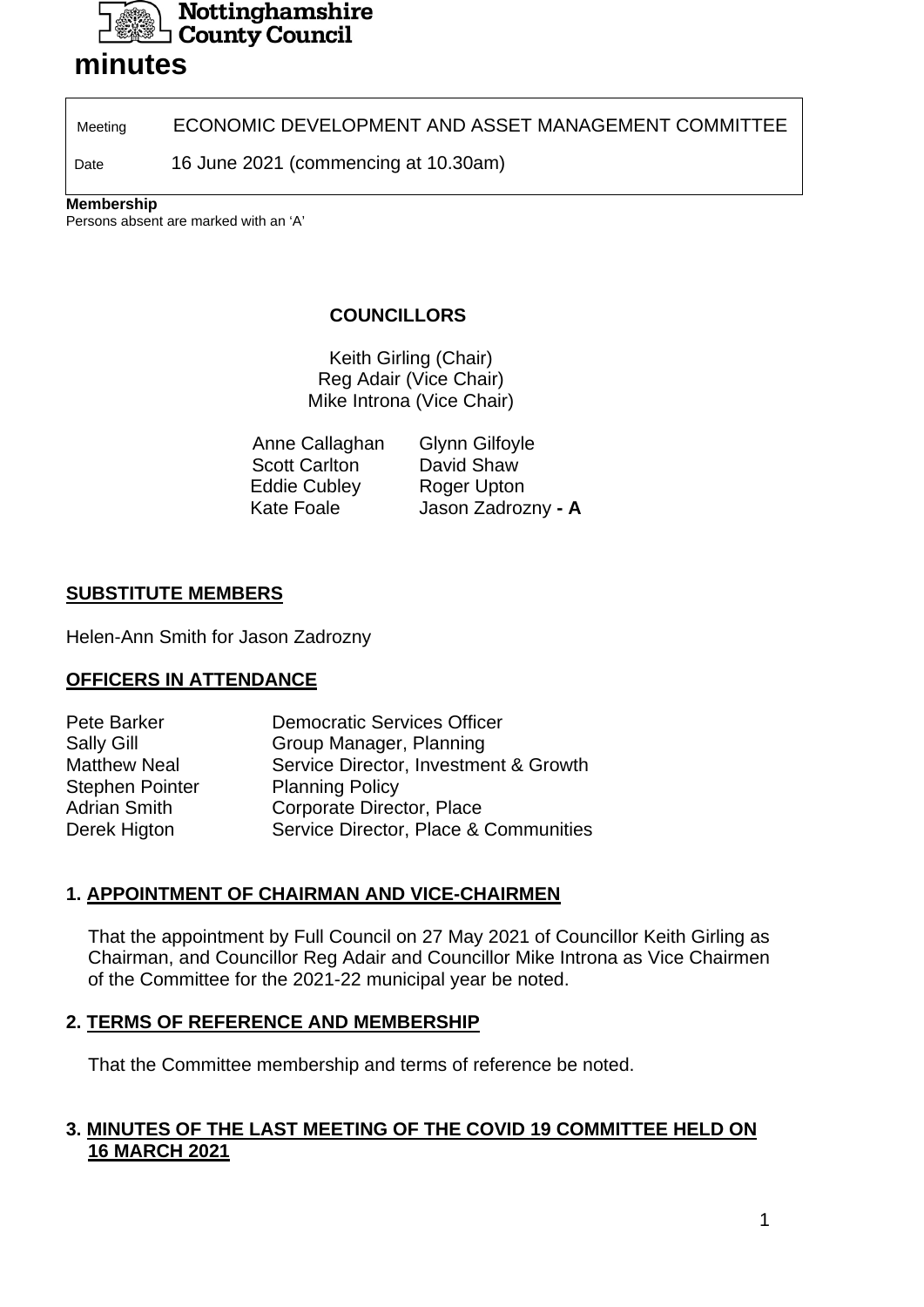The minutes of the last meeting of the Covid 19 Committee held on 16 March 2021, having been circulated to all Members, were taken as read and were confirmed, and were signed by the Chair.

## **4. APOLOGIES FOR ABSENCE**

Apologies for absence were received from Councillor Zadrozny

### **5. DECLARATIONS OF INTEREST**

There were no declarations of interest.

#### **6. PROGRESS ON THE COVID 19 CRISIS ECONOMIC RECOVERY ACTION PLAN**

#### **RESOLVED: 2021/001**

- 1) That regular updates be brought to future Committee meetings to ensure a high level of transparency around the Council's delivery of the COVID-19 crisis Economic Recovery Plan;
- 2) That the Economic Recovery Plan be reviewed in the light of evolving economic and business needs, reporting back to a future meeting on emerging issues and proposals; and
- 3) That a report be brought to the next Committee meeting analysing and providing additional insight into the impact of Government schemes to support businesses.

### **7. COMMUNITY INFRASTRUCTURE LEVY**

#### **RESOLVED: 2021/002**

- 1) That the Committee notes the level of receipts accrued from the Community Infrastructure Levy (CIL) in Nottinghamshire.
- 2) That the projects identified in the report be prioritised for funding from CIL in its current form.

#### **8. DEFRA INVESTMENT READINESS FUND**

#### **RESOLVED: 2021/003**

- 1) That the four proposed applications be endorsed.
- 2) That, if requested by DEFRA, officers provide any additional supporting documentation in relation to the four proposed applications.
- 3) That officers undertake a procurement process should the bids have a successful outcome.